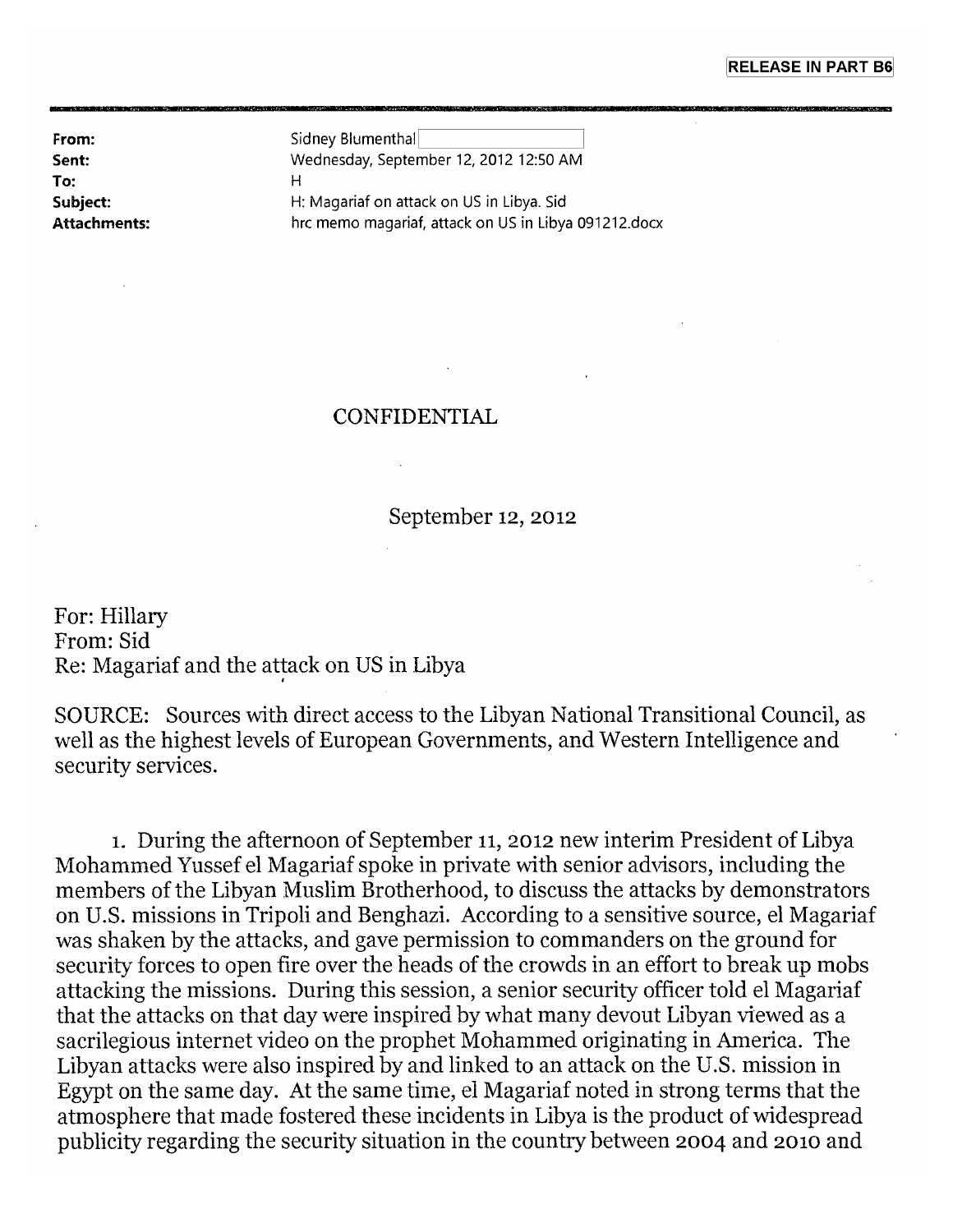the cooperation that developed between a number of Western Intelligence services and the regime of former dictator Muammar al Qaddafi.

2. This source added that el Magariafs advisors believe that this situation adds to the President's growing concern over the unpredictable effects that will follow current covert efforts by his political opponents to link him directly to foreign intelligence services. According to a separate sensitive source, el Magariaf noted that his opponents had often tried to connect him to the U.S. Central Intelligence Agency (CIA) through the National Front for the Salvation of Libya (NFSL), a group established in opposition to former dictator Muammar al Qaddafi, which el Magariaf led in the 1980s. In the opinion of this individual el Magariaf believes that he can survive potential negative publicity in this regard, but if this situation continues to develop in this manner it will complicate his efforts to establish an orderly administration in the country. Again, he stated that the attacks on the U.S. missions were as much a result of the atmosphere created by this campaign, as the controversial internet video.

3. At the same time, this individual noted that several of el Magariaf s advisors share his concerns in this matter, pointing out that the return of Qaddafi's intelligence chief Abdullah al-Senoussi for trial in Libya has heightened public interest in the liaison relationships conducted by the CIA and British Secret Intelligence Service (SIS) with. Qaddfi's intelligence and security services. These same individuals note that they believe Islamist militia forces under the command of General Abdelhakim Belhaj captured files and documents describing this relationship from Qaddafi's offices in Tripoli. This fascination with Western intelligence operations in Qaddafi's Libya is also driven by Human Rights Watch (HRW) and its efforts to tie Western governments to human rights violations committed under Qaddafi. In this regard HRW has interviewed at least fourteen (14) individuals claiming that they were turned over to Qaddafi's forces by the Western powers. Belhaj is included in this group.

4. (Source Comment: In the opinion of a very sensitive source, el Magariafs enemies are working to take advantage of his suspected links to the CIA at a time when Western intelligence services are under scrutiny in Libya.. They also fear that this situation will only grow more complex as Qaddafi's son Saif al Islam Qaddafi and al Senousi are brought before Libyan courts to answer for their crimes under the old regime, particularly during the 2011 revolution. These individuals believe both men will be linked to Western Intelligence during their trials. )

5. According to this individual, el Magariaf is working with the Muslim Brotherhood and other Islamist groups to defuse this situation. He is particularly concerned by the level of violence between Sufi Muslims and Salafists, and believes he must maintain his reputation for impartiality if he is to defuse this growing problem. As he works to organize the government, and disarm the militias, he cannot afford to lose the respect and trust of the Libyan people, especially at a time when cultural classification follows of the mystical Sufi tradition and ultra-conservative Salafist tradition and ultra-conservative Salafist tradition of the mysterial Salafist tradition of the mysterial Sufficient Salafist tradition o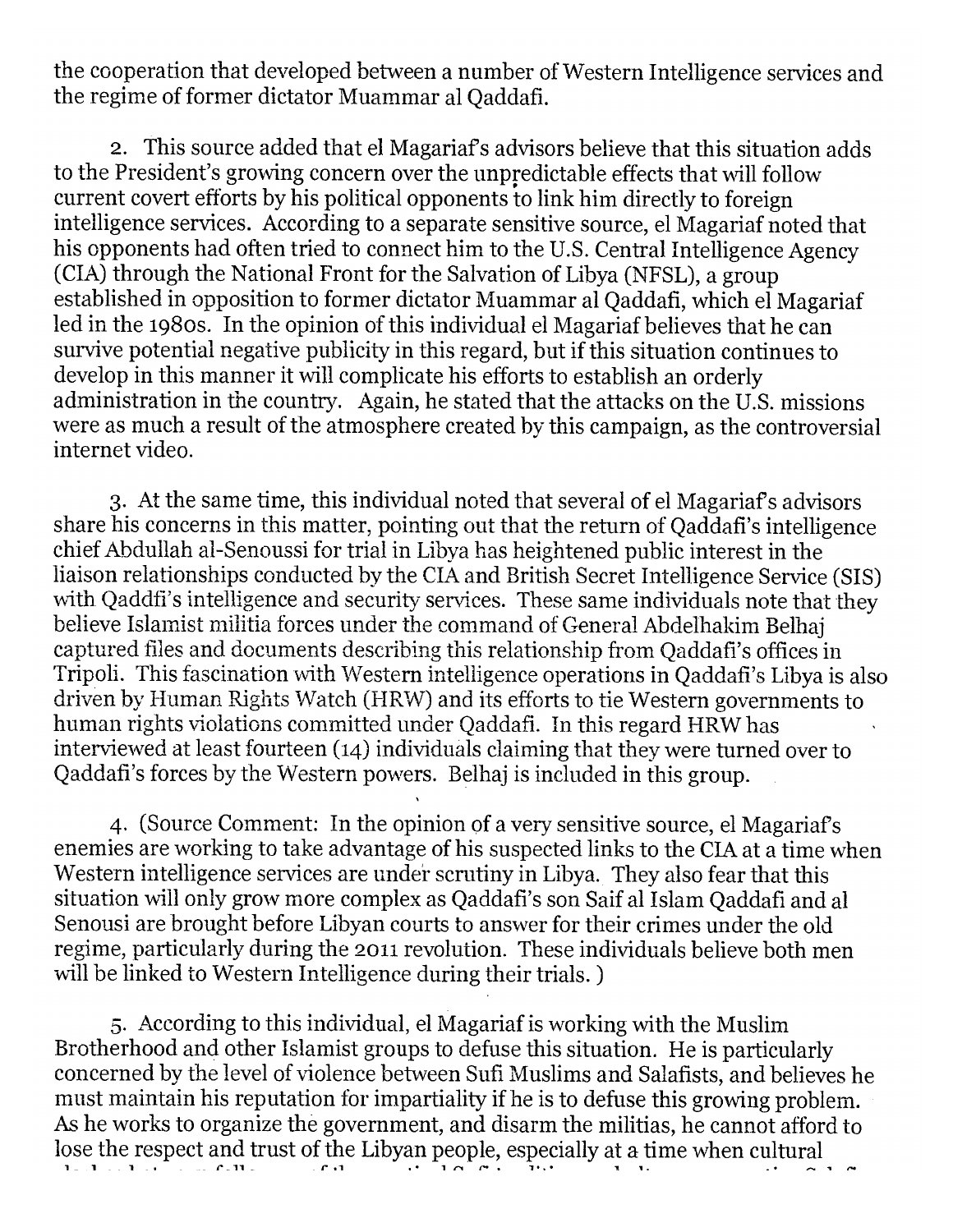have taken central stage in the new Libya. This source adds that these religious conflicts were largely unknown during Qaddafi's rule.

6. (Source Comment: This source added that the individuals interviewed for the HRW report were former members of the Libyan Islamist Fighting Group (LIFG), an Islamist group formed in opposition to Gaddafi's controversial interpretations of Islam. These LIFG fighters fled the country in the late 1980s and went to Afghanistan to join the fight against the Soviet Union while also gaining training and experience for their own struggle. A separate source adds that messages to Libya from the CIA and SIS were found among the Tripoli Documents published by HRW, indicating that the United States and Britain were eager to help Libya capture several senior LIFG figures, including its co-founders, Belhaj and Sami al-Saadi.)

7. As Libyan authorities struggle to control the armed rings that refuse to surrender weapons following last year's civil war, Salafis, who say Islam should return to the simple ways followed by Mohammed, have established their own armed gangs in post-Gaddafi Libya. They view Sufi practices as idolatrous. Since the start of the Arab Spring uprising across the region, a number of Sufi sites have been attacked in Egypt, Mali and Libya. Magariaf is determined to establish a democratic state based on Islamic principles. This individual adds that Magariaf remains dedicated to the idea of building a tolerant Islamic state in Libya. El Magariafs opinions continue to be shaped by his experience with Qaddafi, whom he felt built a cult of personality in violation of all of the basic ideas of Islam.

 $\ddot{\phantom{1}}$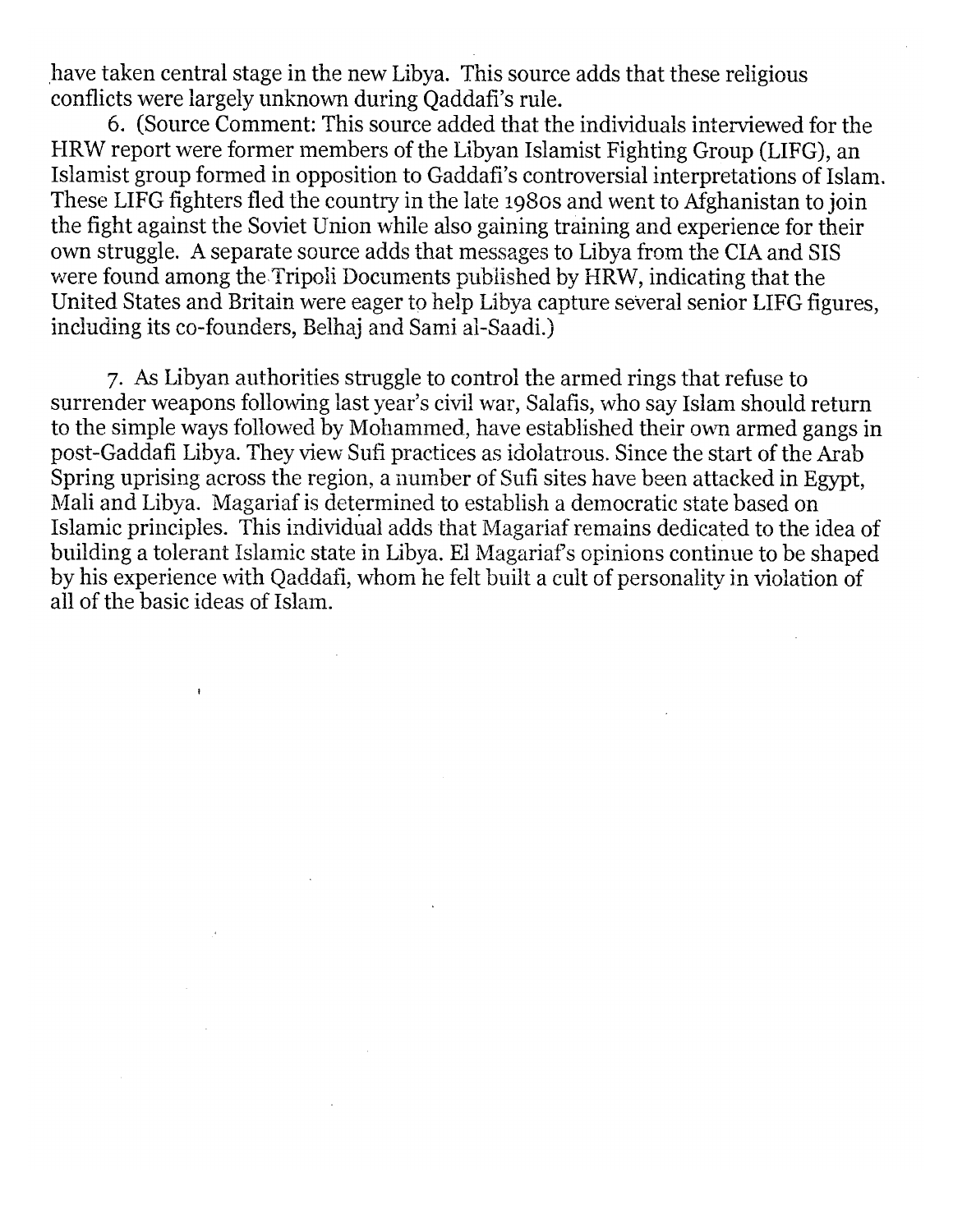## **CONFIDENTIAL**

## September 12, 2012

For: Hillary From: Sid Re: Magariaf and the attack on US in Libya

SOURCE: Sources with direct access to the Libyan National Transitional Council, as well as the highest levels of European Governments, and Western Intelligence and security services.

1. During the afternoon of September 11, 2012 new interim President of Libya Mohammed Yussef el Magariaf spoke in private with senior advisors, including the members of the Libyan Muslim Brotherhood, to discuss the attacks by demonstrators on U.S. missions in Tripoli and Benghazi. According to a sensitive source, el Magariaf was shaken by the attacks, and gave permission to commanders on the ground for security forces to open fire over the heads of the crowds in an effort to break up mobs attacking the missions. During this session, a senior security officer told el Magariaf that the attacks on that day were inspired by what many devout Libyan viewed as a sacrilegious internet video on the prophet Mohammed originating in America. The Libyan attacks were also inspired by and linked to an attack on the U.S. mission in Egypt on the same day. At the same time, el Magariaf noted in strong terms that the atmosphere that made fostered these incidents in Libya is the product of widespread publicity regarding the security situation in the country between 2004 and 2010 and the cooperation that developed between a number of Western Intelligence services and the regime of former dictator Muammar al Qaddafi.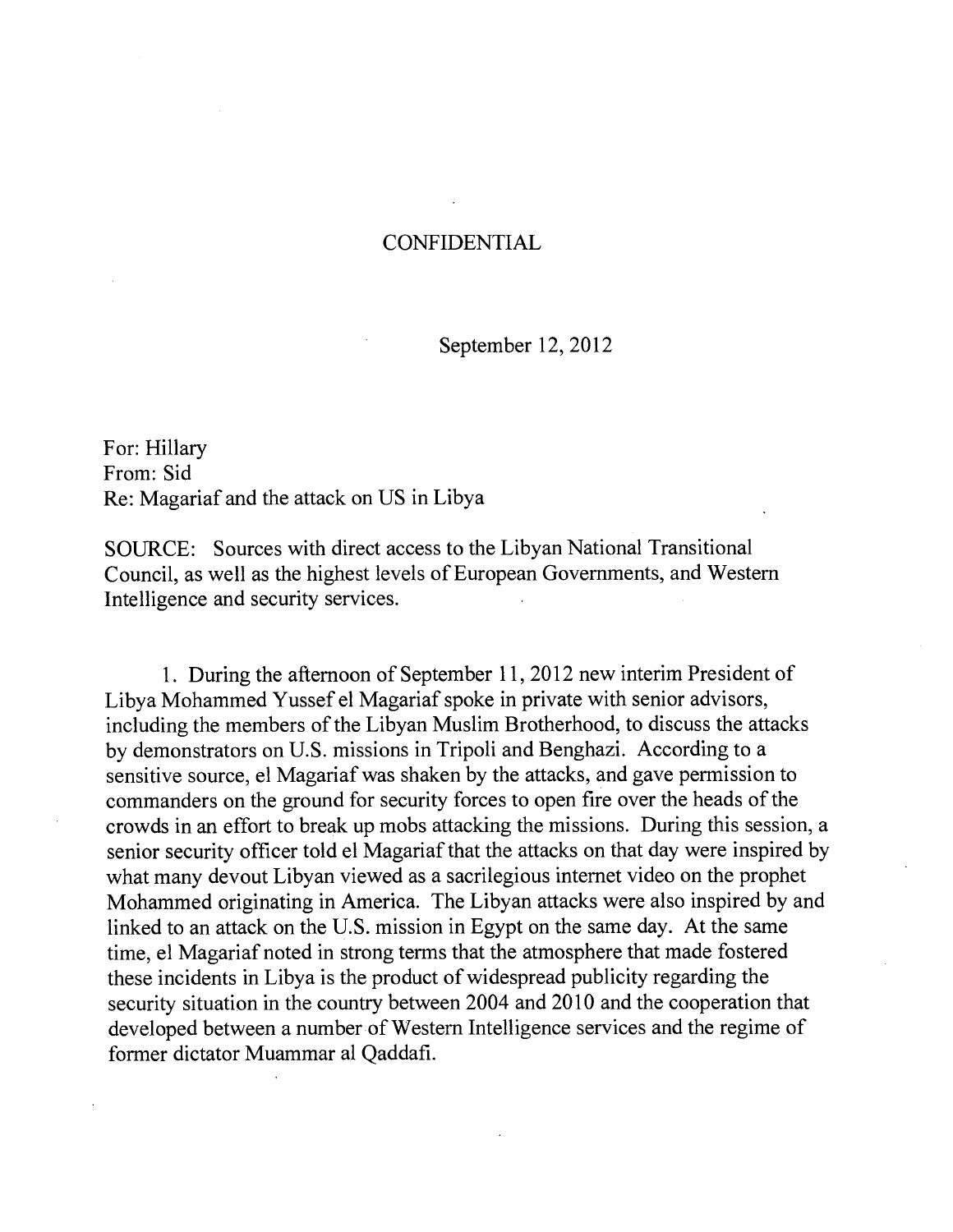2. This source added that el Magariaf s advisors believe that this situation adds to the President's growing concern over the unpredictable effects that will follow current covert efforts by his political opponents to link him directly to foreign intelligence services. According to a separate sensitive source, el Magariaf noted that his opponents had often tried to connect him to the U.S. Central Intelligence Agency (CIA) through the National Front for the Salvation of Libya (NFSL), a group established in opposition to former dictator Muammar al Qaddafi, which el Magariaf led in the 1980s. In the opinion of this individual el Magariaf believes that he can survive potential negative publicity in this regard, but if this situation continues to develop in this manner it will complicate his efforts to establish an orderly administration in the country. Again, he stated that the attacks on the U.S. missions were as much a result of the atmosphere created by this campaign, as the controversial internet video.

3. At the same time, this individual noted that several of el Magariaf's advisors share his concerns in this matter, pointing out that the return of Qaddafi's intelligence chief Abdullah al-Senoussi for trial in Libya has heightened public interest in the liaison relationships conducted by the CIA and British Secret Intelligence Service (SIS) with Qaddfi's intelligence and security services. These same individuals note that they believe Islamist militia forces under the command of General Abdelhakim Belhaj captured files and documents describing this relationship from Qaddafi's offices in Tripoli. This fascination with Western intelligence operations in Qaddafi's Libya is also driven by Human Rights Watch (HRW) and its efforts to tie Western governments to human rights violations committed under Qaddafi. In this regard HRW has interviewed at least fourteen (14) individuals claiming that they were turned over to Qaddafi's forces by the Western powers. Belhaj is included in this group.

4. (Source Comment: In the opinion of a very sensitive source, el Magariaf's enemies are working to take advantage of his suspected links to the CIA at a time when Western intelligence services are under scrutiny in Libya. They also fear that this situation will only grow more complex as Qaddafi's son Saif al Islam Qaddafi and al Senousi are brought before Libyan courts to answer for their crimes under the old regime, particularly during the 2011 revolution. These individuals believe both men will be linked to Western Intelligence during their trials. )

5. According to this individual, el Magariaf is working with the Muslim Brotherhood and other Islamist groups to defuse this situation. He is particularly concerned by the level of violence between Sufi Muslims and Salafists, and